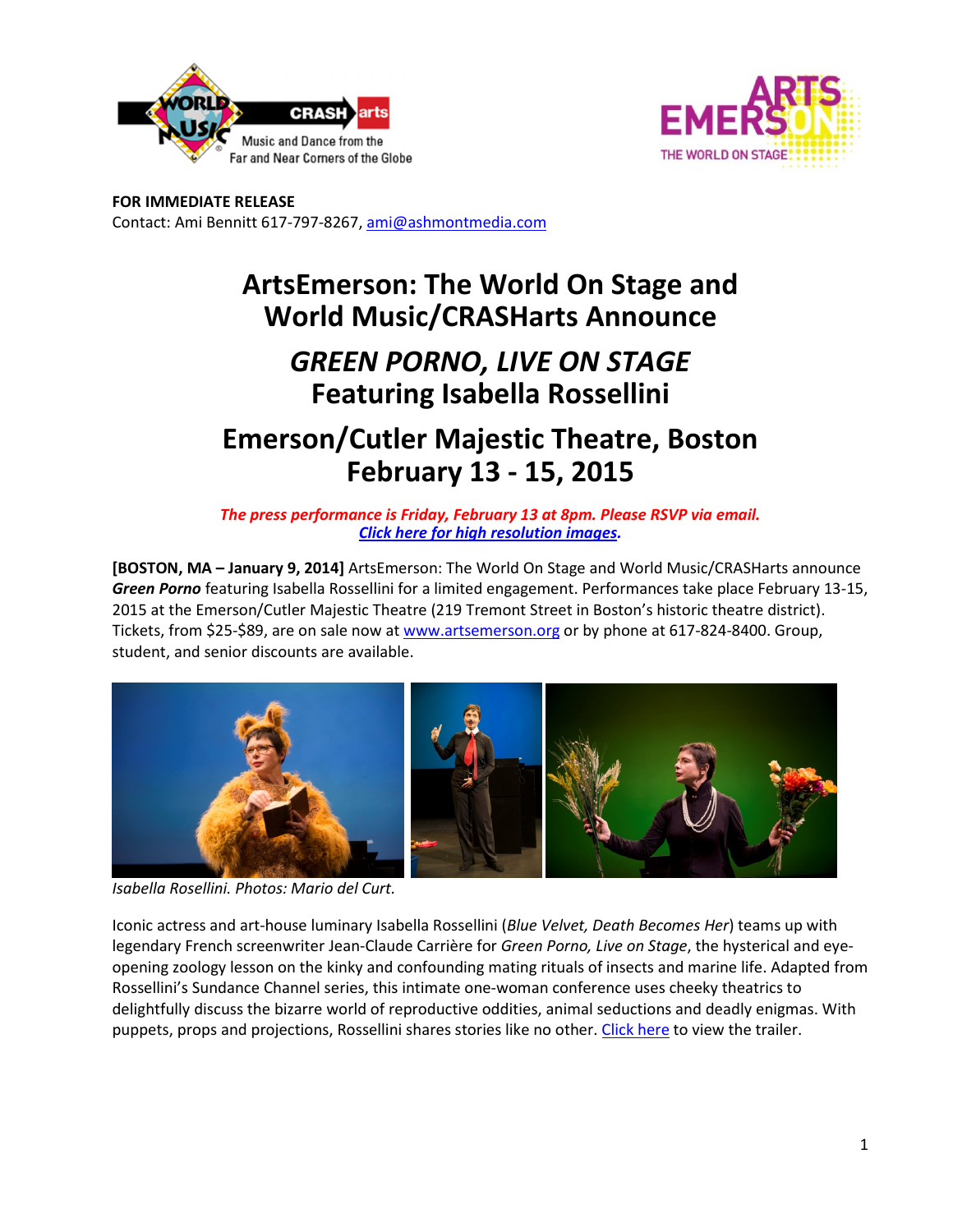"We're excited to welcome Ms. Rossellini to Boston this spring," says ArtsEmerson's Artistic Director David Dower. "Boston is filled with amazing performing arts organizations," shared ArtsEmerson's Creative Director Polly Carl. "It makes perfect sense for ArtsEmerson and World Music/CRASHarts to collaborate."

"I've been a big fan of Isabella Rossellini's work," shares World Music/CRASHarts' Executive Director Maure Anderson,"and when the opportunity arose to present *Green Porno* I jumped on the chance to bring her to Boston. *Green Porno* is a great supplement to Arts Emerson's outstanding theatrical season, and we are thrilled to partner with them to bring this unique production to Boston audiences."

#### **About Isabella Rossellini**

Isabella Rossellini had a long career as a model, lasting 25 years, 14 of which working as face of the Lancôme cosmetic company. As an actress, she is best known for films such as *Blue Velvet* and *Sailor and Lula* directed by David Lynch. She also worked with directors such as Robert Zemeckis in *Death Becomes Her*, Peter Weir in *Fearless*, John Schlesinger in *The Innocent*, Stanley Tucci and Campbell Scott's *Big Night*. With her movie *My Dad is 100 Years Old*, tribute to her father, Isabella made her debut writing the screenplay, co-directed with Guy Maddin. She is the daughter of the Academy Award-winning Swedish actress Ingrid Bergman (*Casablanca, Anastasia, Autumn Sonata*) and the groundbreaking, iconic Italian film director Roberto Rossellini, who made film history with *Rome, Open City*. Isabella was born in Rome and spent her childhood between Rome and Paris. She came to New York at the age of 19 to study English and attend college and settled in the city.

#### *Green Porno, Live On Stage*

FEB 13 – 15, 2015 Featuring Isabella Rossellini Text: Isabella Rossellini & Jean‐Claude Carrière Artistic guidance: Muriel Mayette Light design and video: Antoine Manichon English translation: Julia Groopman Worldwide premiere: Printemps des Comédiens 2013, Montpellier (France) Production: Les Visiteurs du Soir Emerson/Cutler Majestic Theatre

#### **Performance Schedule**

| Friday, February 13, 2015   | 8PM |
|-----------------------------|-----|
| Saturday, February 14, 2015 | 8PM |
| Sunday, February 15, 2015   | 2PM |

#### **About ArtsEmerson: The World On Stage**

ArtsEmerson was established by Emerson College to program the beautifully restored 590‐seat Emerson/Paramount Center Mainstage; the versatile, intimate Jackie Liebergott Black Box Theatre ("The Jackie"), which can seat up to 150 people; the state‐of‐the‐art 170‐seat Bright Family Screening Room (all located within the Emerson/Paramount Center, a cornerstone in the revitalization of downtown Boston); and the beloved, historic 1,186‐seat Emerson/Cutler Majestic Theatre in the heart of the Theatre District, fully restored by Emerson in 2003. ArtsEmerson brings both American and international theatre, film and music, providing audiences a global perspective on a local platform its four distinct venues. For more information, visit www.artsemerson.org.

#### **About World Music/CRASHarts**

World Music, a nonprofit organization established in 1990, is New England's premier presenter of global culture, featuring music and dance from the far and near corners of the globe. In 2001, World Music launched CRASHarts as a division of World Music dedicated to presenting a contemporary performing arts series in greater Boston. World Music/CRASHarts strives to offer audiences an opportunity to share in many